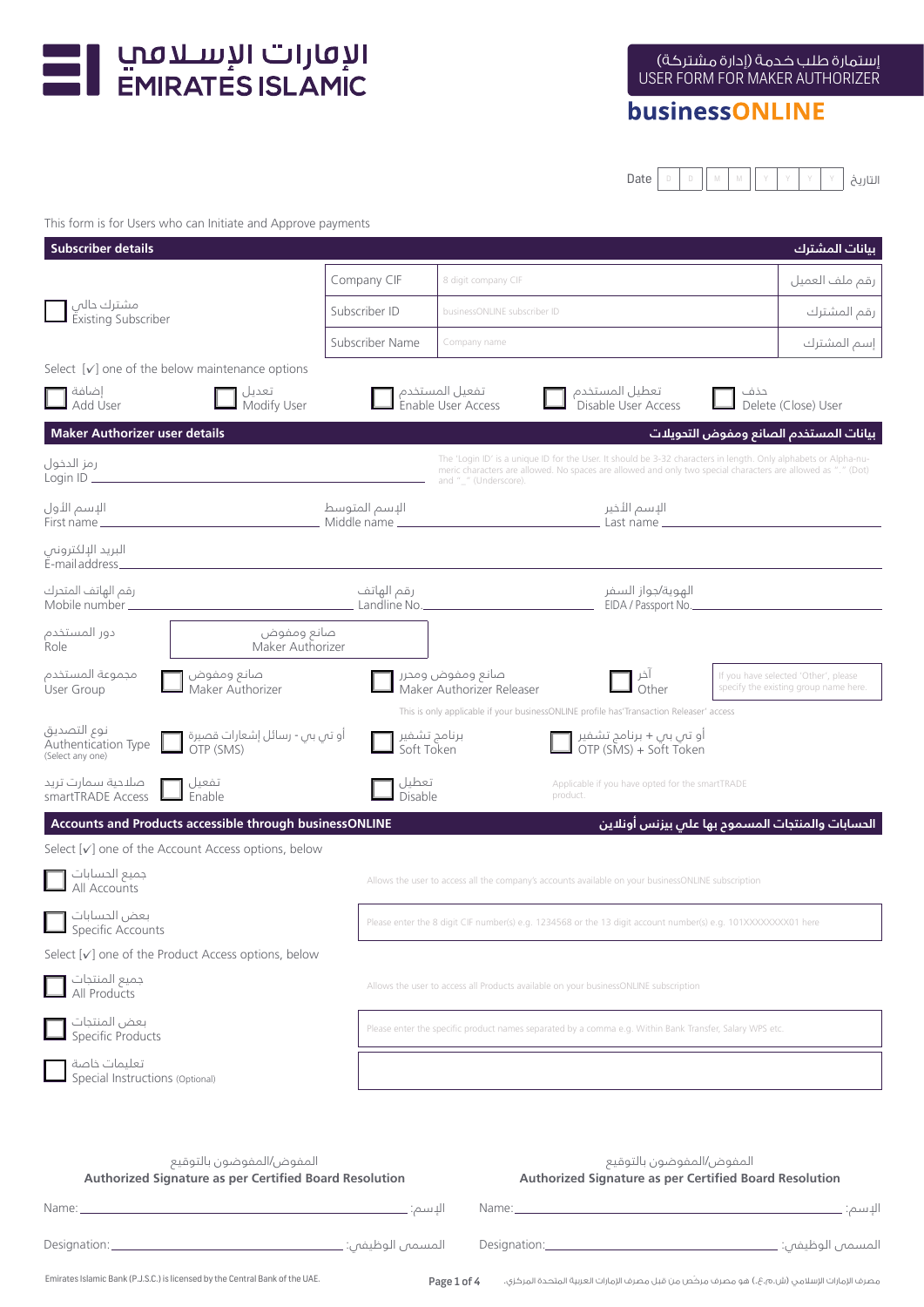

# businessONLINE

Date  $\begin{bmatrix} 0 & 0 & 0 \end{bmatrix}$  M  $\begin{bmatrix} 0 & 0 & 0 \end{bmatrix}$  M  $\begin{bmatrix} 0 & 0 & 0 \end{bmatrix}$  Y  $\begin{bmatrix} 0 & 0 & 0 \end{bmatrix}$ 

### This form is for Users who can approve Payments

| <b>Subscriber details</b>                                                                             |                            |                                                                                                                                                                                                                                                          |                                                                                    | بيانات المشترك                                                                |  |
|-------------------------------------------------------------------------------------------------------|----------------------------|----------------------------------------------------------------------------------------------------------------------------------------------------------------------------------------------------------------------------------------------------------|------------------------------------------------------------------------------------|-------------------------------------------------------------------------------|--|
|                                                                                                       | Company CIF                | 8 digit company CIF                                                                                                                                                                                                                                      |                                                                                    | رقم ملف العميل                                                                |  |
| مشترك حالبي<br><b>Existing Subscriber</b>                                                             | Subscriber ID              | businessONLINE subscriber ID                                                                                                                                                                                                                             |                                                                                    | رقم المشترك                                                                   |  |
|                                                                                                       | Subscriber Name            | Company name                                                                                                                                                                                                                                             |                                                                                    | إسم المشترك                                                                   |  |
| Select $[\checkmark]$ one of the below maintenance options                                            |                            |                                                                                                                                                                                                                                                          |                                                                                    |                                                                               |  |
| إضافة<br>تعدیل<br>Modify User<br>Add User                                                             |                            | تفعيل المستخدم<br>Enable User Access                                                                                                                                                                                                                     | تعطيل المستخدم<br>Disable User Access                                              | حذف<br>Delete (Close) User                                                    |  |
| <b>Authorizer user details</b>                                                                        |                            |                                                                                                                                                                                                                                                          |                                                                                    | بيانات المستخدم المفوض                                                        |  |
| رمز الدخول                                                                                            |                            | The 'Login ID' is a unique ID for the User. It should be 3-32 characters in length. Only alphabets or Alpha-nu-<br>meric characters are allowed. No spaces are allowed and only two special characters are allowed as "." (Dot)<br>and "_" (Underscore). |                                                                                    |                                                                               |  |
| الإسم الأول<br>First name __                                                                          |                            |                                                                                                                                                                                                                                                          |                                                                                    |                                                                               |  |
| البريد الإلكترونص<br>E-mail address_______________                                                    |                            |                                                                                                                                                                                                                                                          |                                                                                    |                                                                               |  |
| رقم الهاتف المتحرك<br>Mobile number _______________                                                   |                            |                                                                                                                                                                                                                                                          | الهوية/جواز السفر<br>EIDA / Passport No.                                           |                                                                               |  |
| دور المستخدم<br>Select<br>Role                                                                        |                            |                                                                                                                                                                                                                                                          |                                                                                    |                                                                               |  |
| مجموعة المستخدم<br>مفوض<br>Authorizer<br>User Group                                                   | مفوض ومحرر                 | Authorizer Releaser                                                                                                                                                                                                                                      |                                                                                    | If you have selected 'Other', please<br>specify the existing group name here. |  |
|                                                                                                       |                            | This is only applicable if your businessONLINE profile has'Transaction Releaser' access                                                                                                                                                                  |                                                                                    |                                                                               |  |
| نوع التصديق<br>أو تي بي - رسائل إشعارات قصيرة<br>OTP (SMS)<br>Authentication Type<br>(Select any one) | برنامج تشفير<br>Soft Token |                                                                                                                                                                                                                                                          | أو تبي ببي + برنامج تشفير<br>OTP (SMS) + Soft Token                                |                                                                               |  |
| صلاحية سمارت تريد<br>تفعيل<br>smartTRADE Access<br>Enable                                             | تعطيل<br>Disable           | product.                                                                                                                                                                                                                                                 | Applicable if you have opted for the smartTRADE                                    |                                                                               |  |
| Accounts and Products accessible through businessONLINE                                               |                            |                                                                                                                                                                                                                                                          | الحسابات والمنتجات المسموم بها على بيزنس أونلاين                                   |                                                                               |  |
| Select $\lceil v \rceil$ one of the Account Access options, below                                     |                            |                                                                                                                                                                                                                                                          |                                                                                    |                                                                               |  |
| جميع الحسابات<br>All Accounts                                                                         |                            | Allows the user to access all the company's accounts available on your businessONLINE subscription                                                                                                                                                       |                                                                                    |                                                                               |  |
| بعض الحسابات<br>Specific Accounts                                                                     |                            | Please enter the 8 digit CIF number(s) e.g. 1234568 or the 13 digit account number(s) e.g. 101XXXXXXXX01 here                                                                                                                                            |                                                                                    |                                                                               |  |
| Select $[\checkmark]$ one of the Product Access options, below                                        |                            |                                                                                                                                                                                                                                                          |                                                                                    |                                                                               |  |
| جميع المنتجات<br>All Products                                                                         |                            | Allows the user to access all Products available on your businessONLINE subscription                                                                                                                                                                     |                                                                                    |                                                                               |  |
| بعض المنتجات<br>Specific Products                                                                     |                            | Please enter the specific product names separated by a comma e.g. Within Bank Transfer, Salary WPS etc.                                                                                                                                                  |                                                                                    |                                                                               |  |
| تعليمات خاصة<br>Special Instructions (Optional)                                                       |                            |                                                                                                                                                                                                                                                          |                                                                                    |                                                                               |  |
|                                                                                                       |                            |                                                                                                                                                                                                                                                          |                                                                                    |                                                                               |  |
| المغوض ⁄المغوضون بالتوقيح<br>Authorized Signature as per Certified Board Resolution                   |                            |                                                                                                                                                                                                                                                          | المغوض/المغوضون بالتوقيح<br>Authorized Signature as per Certified Board Resolution |                                                                               |  |
| the control of the control of the control of the control of<br>Name: __                               | الإسم؛ ۔                   | Name: ___                                                                                                                                                                                                                                                | <u> 1980 - Johann Barbara, martxa alemaniar a</u>                                  | الإسم؛                                                                        |  |
| Designation: _                                                                                        |                            | Designation: __                                                                                                                                                                                                                                          |                                                                                    |                                                                               |  |
|                                                                                                       | المسمى الوظيغى؛   ــ       |                                                                                                                                                                                                                                                          |                                                                                    | المسمى الوظيفى؛                                                               |  |

Page 2 of 4 مصرف الإمارات الإسلامي (ش.م.ع.) هو مصرف مرخّص من قبل مصرف الإمارات العربية المتحدة المركزي.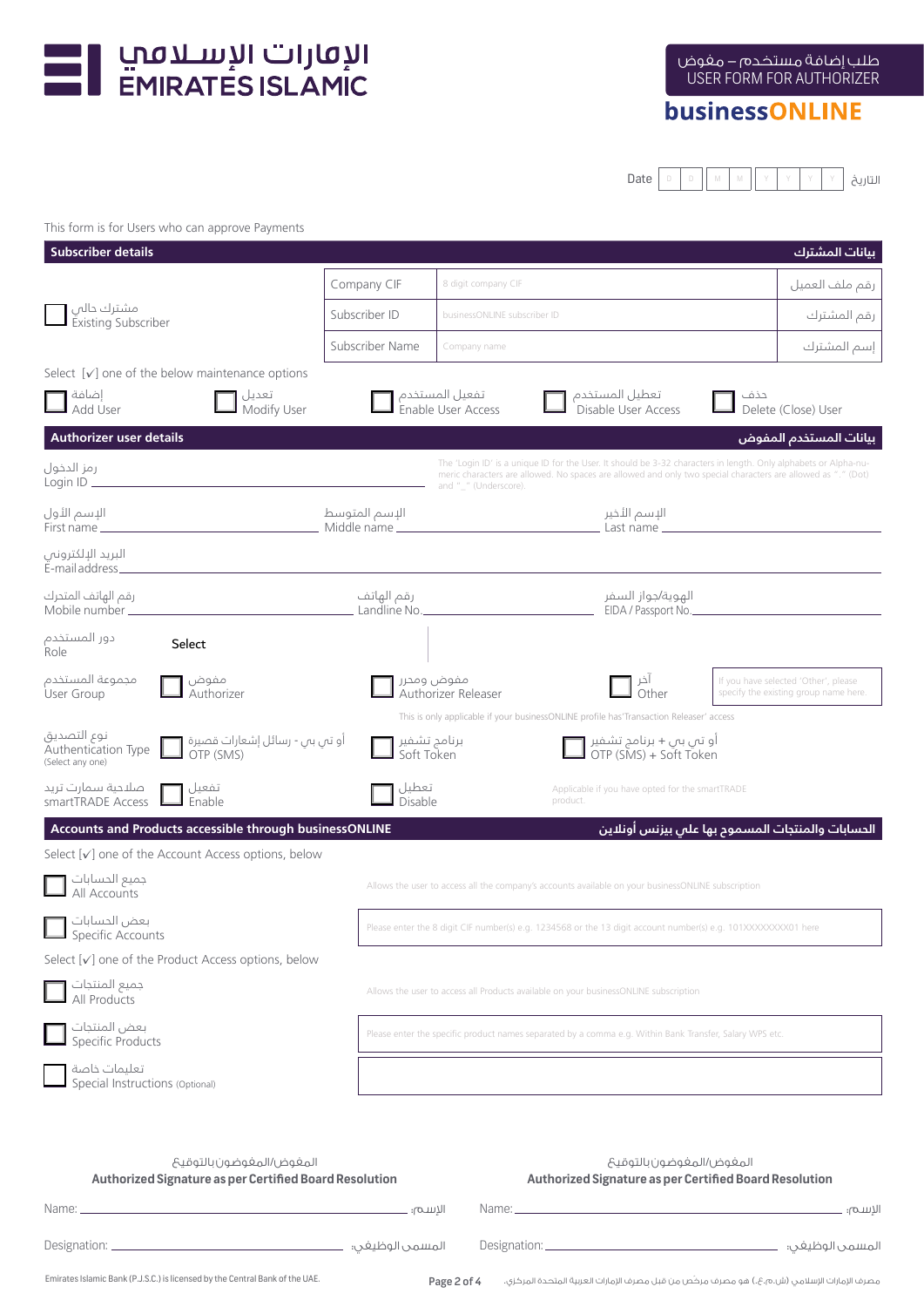

## businessONLINE

Date D D M M Y Y Y Y التاريخ

| <b>Subscriber details</b>         |                                                                              |                          |                                |                                                                                                                                        |                                                                                                                                                                                                                                                                                                                                                                                                                       | بيانات المشترك                    |
|-----------------------------------|------------------------------------------------------------------------------|--------------------------|--------------------------------|----------------------------------------------------------------------------------------------------------------------------------------|-----------------------------------------------------------------------------------------------------------------------------------------------------------------------------------------------------------------------------------------------------------------------------------------------------------------------------------------------------------------------------------------------------------------------|-----------------------------------|
|                                   |                                                                              |                          | Company CIF                    | 8 digit company CIF                                                                                                                    |                                                                                                                                                                                                                                                                                                                                                                                                                       | رقم ملف العميل                    |
| مشترك حالي<br>Existing Subscriber |                                                                              |                          | Subscriber ID                  | businessONLINE subscriber ID                                                                                                           |                                                                                                                                                                                                                                                                                                                                                                                                                       | رقم المشترك                       |
|                                   |                                                                              |                          | Subscriber Name                | Company name                                                                                                                           |                                                                                                                                                                                                                                                                                                                                                                                                                       | إسم المشترك                       |
|                                   | Select $[\checkmark]$ one of the below maintenance options                   |                          |                                |                                                                                                                                        |                                                                                                                                                                                                                                                                                                                                                                                                                       |                                   |
| إضافة<br>Add Rule                 |                                                                              | تعديل<br>Modify Rule     | حذف<br>Delete Rule             |                                                                                                                                        |                                                                                                                                                                                                                                                                                                                                                                                                                       |                                   |
|                                   | <b>Financial Transaction workflow (Payments)</b>                             |                          |                                |                                                                                                                                        | قواعد تدفق العمليات المالية (التدويلات)                                                                                                                                                                                                                                                                                                                                                                               |                                   |
| Options                           | Select $[v]$ any one of the Product                                          |                          | جميع المنتجات<br>All Products  | بعض المنتجات<br>Specific Product(s)                                                                                                    | e.g. Own Account, Salary, Local Payments, International Payments etc.                                                                                                                                                                                                                                                                                                                                                 |                                   |
| إسم القاعدة<br>Rule Name          |                                                                              |                          |                                |                                                                                                                                        | should be 3-15 Characters. No special Characters allowed.                                                                                                                                                                                                                                                                                                                                                             |                                   |
| توصيف القاعدة                     |                                                                              |                          |                                |                                                                                                                                        | should be 3-15 Characters. No special Characters allowed.                                                                                                                                                                                                                                                                                                                                                             |                                   |
|                                   | Select $[v]$ one of the below options                                        |                          |                                |                                                                                                                                        |                                                                                                                                                                                                                                                                                                                                                                                                                       |                                   |
| كل الشركات<br>All CIFs            |                                                                              |                          | بعض الشركات<br>Specific CIF(s) |                                                                                                                                        | Please enter the 8 digit CIF number(s) e.g. 1234568 or the 13 digit account number(s)<br>e.g. 101XXXXXXXX01 here                                                                                                                                                                                                                                                                                                      |                                   |
| Approval workflow                 |                                                                              | تدريجي<br>Hierarchical   |                                | غير تدريجي<br>Non-Hierarchical                                                                                                         |                                                                                                                                                                                                                                                                                                                                                                                                                       |                                   |
| Amount Range                      |                                                                              | نطاق المبلغ              | Currency                       | العملة                                                                                                                                 | AED                                                                                                                                                                                                                                                                                                                                                                                                                   |                                   |
| S.No                              | From                                                                         | <b>To</b>                | <b>Signatory Combinations</b>  |                                                                                                                                        | المفوضين بالتوقيع على بيزنس أونلاين                                                                                                                                                                                                                                                                                                                                                                                   |                                   |
|                                   | e.g. 1                                                                       | e.g. 100,000             |                                | e.g. 2 Authorizer B or 1 Authorizer A & 1 Authorizer B                                                                                 |                                                                                                                                                                                                                                                                                                                                                                                                                       |                                   |
|                                   |                                                                              |                          |                                |                                                                                                                                        |                                                                                                                                                                                                                                                                                                                                                                                                                       |                                   |
|                                   |                                                                              |                          |                                |                                                                                                                                        |                                                                                                                                                                                                                                                                                                                                                                                                                       |                                   |
|                                   |                                                                              |                          |                                |                                                                                                                                        |                                                                                                                                                                                                                                                                                                                                                                                                                       |                                   |
|                                   |                                                                              |                          |                                |                                                                                                                                        |                                                                                                                                                                                                                                                                                                                                                                                                                       |                                   |
| Tip:                              |                                                                              |                          |                                |                                                                                                                                        | Signatory Combinations - This section specifies how the authorizers will approve payments for each Amount Range. In the prefilled example above, payments between AED 1/- to AED 100,000/- can be signed<br>by 2 Authorizers who belong to the category/role (Authorizer B), or they can alternatively be signed by 1 Authorizer from the category/role (Authorizer A) along with 1 Authorizer from the category/role |                                   |
| تعليمات خاصة (إختياري)            |                                                                              |                          |                                | (Authorizer B). Use (or) to provide an alternate signatory combination and use (&) where the authorizers are required to sign jointly. |                                                                                                                                                                                                                                                                                                                                                                                                                       |                                   |
|                                   | <b>Non-Financial Transaction workflow</b>                                    |                          |                                |                                                                                                                                        |                                                                                                                                                                                                                                                                                                                                                                                                                       | قواعد تدفق العمليات الغير المالية |
| إسم القاعدة                       |                                                                              |                          |                                |                                                                                                                                        |                                                                                                                                                                                                                                                                                                                                                                                                                       |                                   |
|                                   |                                                                              |                          |                                |                                                                                                                                        | <b>Rule Name</b> 2008 (No special Characters). <b>All 2008 (No Special Characters)</b> 3-15 Characters (No special Characters).                                                                                                                                                                                                                                                                                       |                                   |
| توصيف القاعدة                     |                                                                              |                          |                                |                                                                                                                                        | <b>Rule Description</b> 2008 (haracters). The second state of the second state of the second state of the second characters (No special Characters).                                                                                                                                                                                                                                                                  |                                   |
|                                   |                                                                              |                          |                                |                                                                                                                                        |                                                                                                                                                                                                                                                                                                                                                                                                                       |                                   |
|                                   |                                                                              | المفوض/المفوضون بالتوقيع |                                |                                                                                                                                        | المفوض/المفوضون بالتوقيع                                                                                                                                                                                                                                                                                                                                                                                              |                                   |
|                                   | <b>Authorized Signature as per Certified Board Resolution</b>                |                          |                                |                                                                                                                                        | <b>Authorized Signature as per Certified Board Resolution</b>                                                                                                                                                                                                                                                                                                                                                         |                                   |
|                                   |                                                                              |                          |                                |                                                                                                                                        |                                                                                                                                                                                                                                                                                                                                                                                                                       |                                   |
|                                   |                                                                              |                          |                                |                                                                                                                                        |                                                                                                                                                                                                                                                                                                                                                                                                                       |                                   |
|                                   | Emirates Islamic Bank (P.J.S.C.) is licensed by the Central Bank of the UAE. |                          |                                | Page 3 of 4                                                                                                                            | مصرف الإمارات الإسلامي (ش.م.ع.) هو مصرف مركَّص من قبل مصرف الإمارات العربية المتحدة المركزي.                                                                                                                                                                                                                                                                                                                          |                                   |